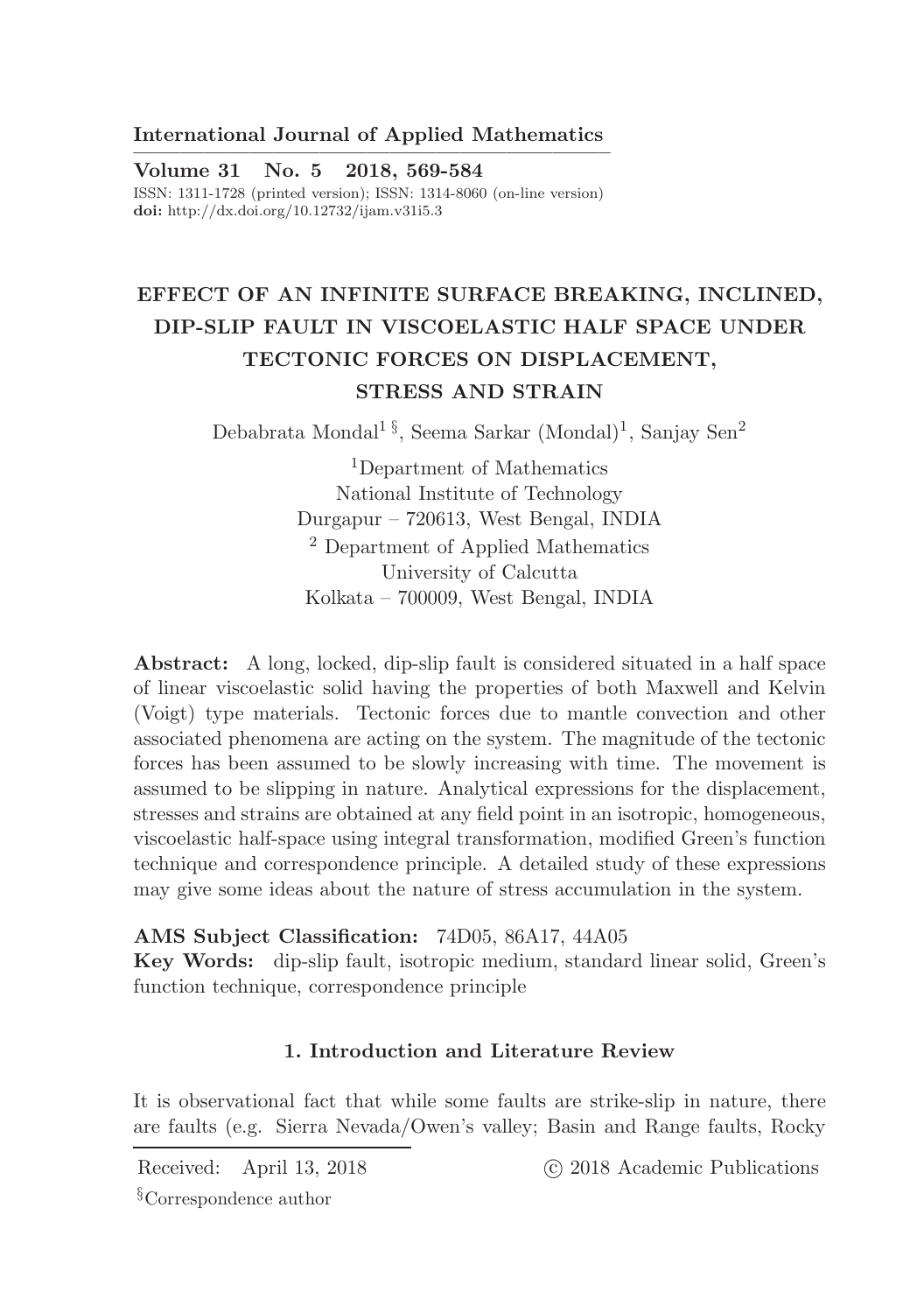Mountains, Himalayas; Atlantic fault of central Greece-steeply dipping faults with dip 60 degree, 80 degree), where the surface level changes during the motion i.e. the faults are dip-slip in nature. It is therefore necessary to understand the mechanism of plate motion in the dip direction with a displacement dislocation and the nature of stress-strain accumulation/release in spatial and temporal co-ordinate to predict the future event in space and time. A pioneering work involving static ground deformation in elastic media was initiated by  $[22]$ ,  $[23]$ ,  $[5]$ ,  $[12]$ ,  $[13]$ . In  $[18]$  the authors did a wonderful work in analyzing the displacement, stress and strain for dip-slip movement of the fault. Later some theoretical models in this direction have been formulated by a number of authors like [2], [6], [9], [10], [16], [17], [20], [24]. In the book [19] various aspects of fault movements have been discussed. [14], [15] have discussed stress accumulation near infinite fault in lithosphere-asthenosphere system. The works [7], [8], [21] have discussed about long dip-slip fault in the viscoelastic medium of Maxwell type material. In the earlier works, in most of the cases elastic or viscoelastic half space or layered medium were considered to represent the lithosphere-asthenosphere system. Observations in seismically active regions suggest that linear viscoelastic material of Maxwell and/ or Kelvin type may be a suitable representation of the system. In many cases tectonic forces are taken to be constant. In view of these, in this paper we consider an infinite sudden dip-slip movement situated in a linear viscoelastic solid combining both the properties of Maxwell and Kelvin type material. The system is under the action of tectonic forces generated due to mantle convection or similar other processes and displacements, stresses and strains are analyzed.

#### 2. Formulation

We consider a long, dip-slip fault  $F$ , with width  $D$  situated in a viscoelastic half space of linear Maxwell and Kelvin (Voigt) mixed type material. A Cartesian coordinate system is used with a suitable point  $O$  as origin on the the fault, the strike of the fault is taken along  $y_1$  axis,  $y_3$  axis pointing downwards so that the free surface is given by  $y_3 = 0$  and  $y_2$  axis is perpendicular to  $y_1y_3$  plane. We choose another coordinate system with  $y'_1, y'_2, y'_3$  axes as shown in Figure 1 so that the fault can be given by  $F: (y_2' = 0, 0 \le y_3' \le D)$ .

Let  $\theta$  be the inclination of the fault F with the free surface. We consider the section of the model by the plane  $y_1 = 0$ . The displacement, stress and strain components separate out into two independent groups. One group containing displacement u, stress component  $(\tau_{12}, \tau_{13})$  and strain components  $(E_{12}, E_{13})$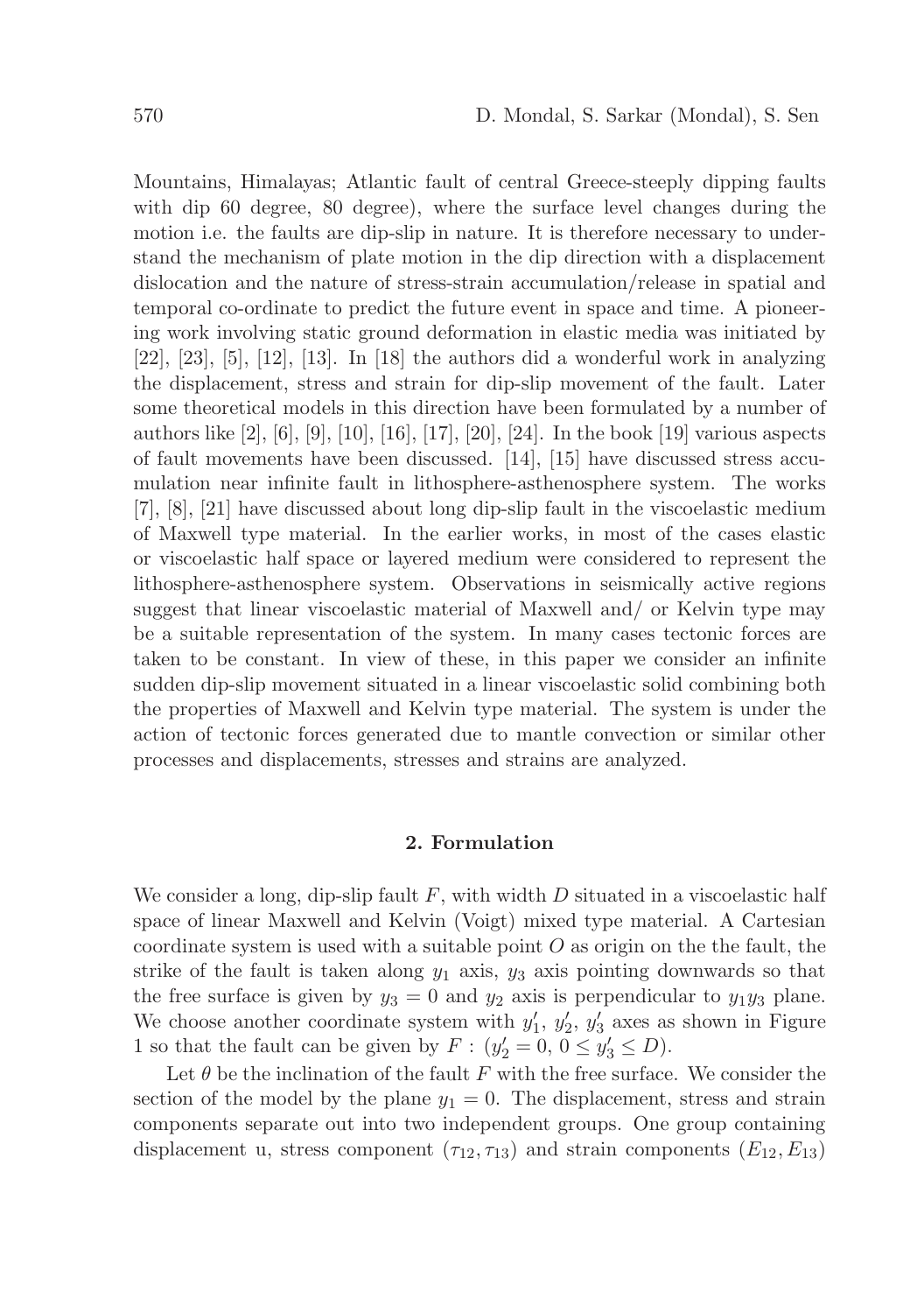

Figure 1: Coordinate system describing the location of the fault.

is associated with the strike slip movement while the other group containing displacement component  $(v, w)$ , stress components  $(\tau_{22}, \tau_{23}, \tau_{33})$  and strain components  $(E_{22}, E_{23}, E_{33})$  is associated with dip-slip movement. We consider the dip-slip movement across the fault  $F$ . Let  $v, w$  be the displacement components along the  $y_2$ ,  $y_3$  axes, and  $\tau_{22}, \tau_{23}, \tau_{33}$  are the stress components and  $E_{22}$ ,  $E_{23}$ ,  $E_{33}$  are the strain components respectively. We take  $t = 0$  as an instant when the medium is in aseismic state.

## 2.1. Constitutive Equation

The stress-strain relationship for standard linear solid (SLS) of visco-elastic material can be represented by the following equation:

$$
\tau_{22} + \frac{\eta}{\mu} \frac{\partial}{\partial t} (\tau_{22}) = \mu \frac{\partial v}{\partial y_2} + 2\eta \frac{\partial}{\partial t} (\frac{\partial v}{\partial y_2})
$$
\n
$$
\tau_{23} + \frac{\eta}{\mu} \frac{\partial}{\partial t} (\tau_{23}) = \frac{\mu}{2} (\frac{\partial v}{\partial y_3} + \frac{\partial w}{\partial y_2}) + 2\eta \frac{\partial}{\partial t} \frac{1}{2} (\frac{\partial v}{\partial y_3} + \frac{\partial w}{\partial y_2})
$$
\nFrom above,  $\tau_{23}$  can be written as\n
$$
\tau_{23} + \frac{\eta}{\mu} \frac{\partial}{\partial t} (\tau_{23}) = \mu \frac{\partial v}{\partial y_3} + 2\eta \frac{\partial}{\partial t} (\frac{\partial v}{\partial y_3})
$$
\n
$$
\tau_{23} + \frac{\eta}{\mu} \frac{\partial}{\partial t} (\tau_{23}) = \mu \frac{\partial w}{\partial y_2} + 2\eta \frac{\partial}{\partial t} (\frac{\partial w}{\partial y_2})
$$
\n
$$
\tau_{33} + \frac{\eta}{\mu} \frac{\partial}{\partial t} (\tau_{33}) = \mu \frac{\partial w}{\partial y_3} + 2\eta \frac{\partial}{\partial t} (\frac{\partial w}{\partial y_3})
$$
\n(1)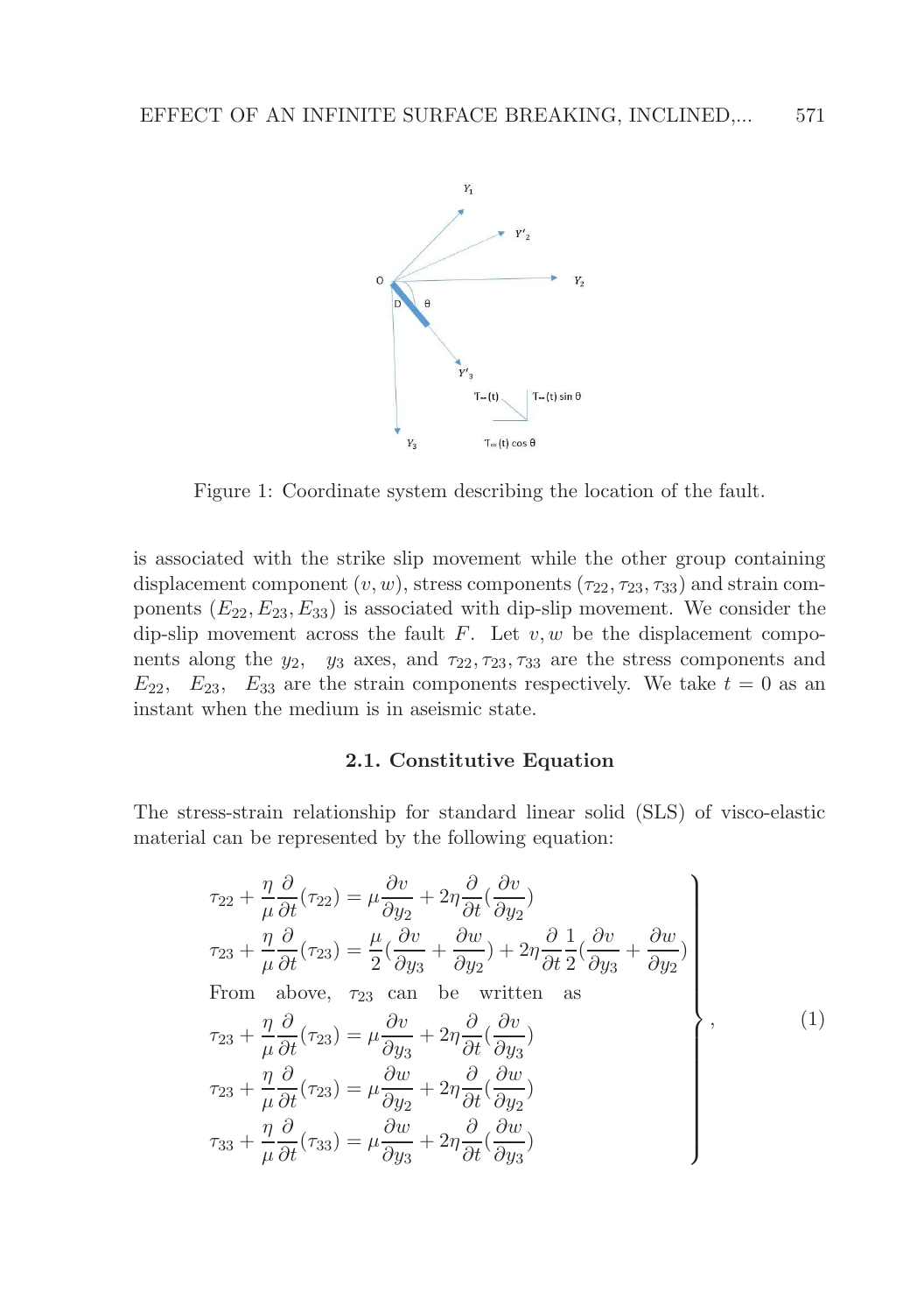where  $\eta$  is the effective viscosity and  $\mu$  is the effective rigidity of the material.

#### 2.2. Stress Equation of Motion

The stress satisfy the following equations (assuming quasi-static deformation for which the inertial terms are neglected) and the body forces do not change during our consideration:

$$
\frac{\partial}{\partial y_2}(\tau_{22}) + \frac{\partial}{\partial y_3}(\tau_{23}) = 0
$$
\n
$$
\frac{\partial}{\partial y_2}(\tau_{32}) + \frac{\partial}{\partial y_3}(\tau_{33}) = 0
$$
\n(2)

where  $(-\infty < y_2 < \infty, y_3 \geq 0, t \geq 0)$ .

## 2.3. Initial and Boundary Condition

Let  $(v)_0,(w)_0,(\tau_{22})_0,(\tau_{23})_0,(\tau_{33})_0,(E_{22})_0,(E_{23})_0, (E_{33})_0$  be the initial values of  $v, w, \tau_{22}, \tau_{23}, \tau_{33}, E_{22}, E_{23}, E_{33}$  respectively at time  $t = 0$ . Tectonic forces far away from the fault due to mantle convection in the lithosphere-asthenosphere system cause the fault to slip leading to an earthquake. We represent this tectonic forces by  $\tau_{\infty}(t) = \tau_{\infty}(0)(1+Kt)$ , where K is any positive number so that the tectonic forces increase linearly with time. The relevant boundary conditions become

$$
\tau_{22}(y_2, y_3, t) = \tau_{\infty}(0)(1 + Kt)\cos\theta, \ K > 0 \tag{3}
$$

as  $|y_2| \to \infty$ ,  $y_3 \geq 0$ ,  $t \geq 0$ . On the free surface  $y_3 = 0$ ,

$$
\tau_{23}(y_2, y_3, t) = 0, \quad \tau_{33}(y_2, y_3, t) = 0 \quad (-\infty < y_2 < \infty, \quad t \ge 0). \tag{4}
$$

Also as  $y_3 \to \infty$ ,

$$
\tau_{23}(y_2, y_3, t) = 0, \quad \tau_{33}(y_2, y_3, t) = \tau_{\infty}(0)(1 + Kt)\sin\theta, \quad K > 0 \tag{5}
$$

 $(-\infty < y_2 < \infty, t \ge 0)$ , where  $\tau_{\infty}(0)$  is the value of  $\tau_{\infty}(t)$  at  $t = 0$ . The initial conditions satisfy all the above boundary conditions.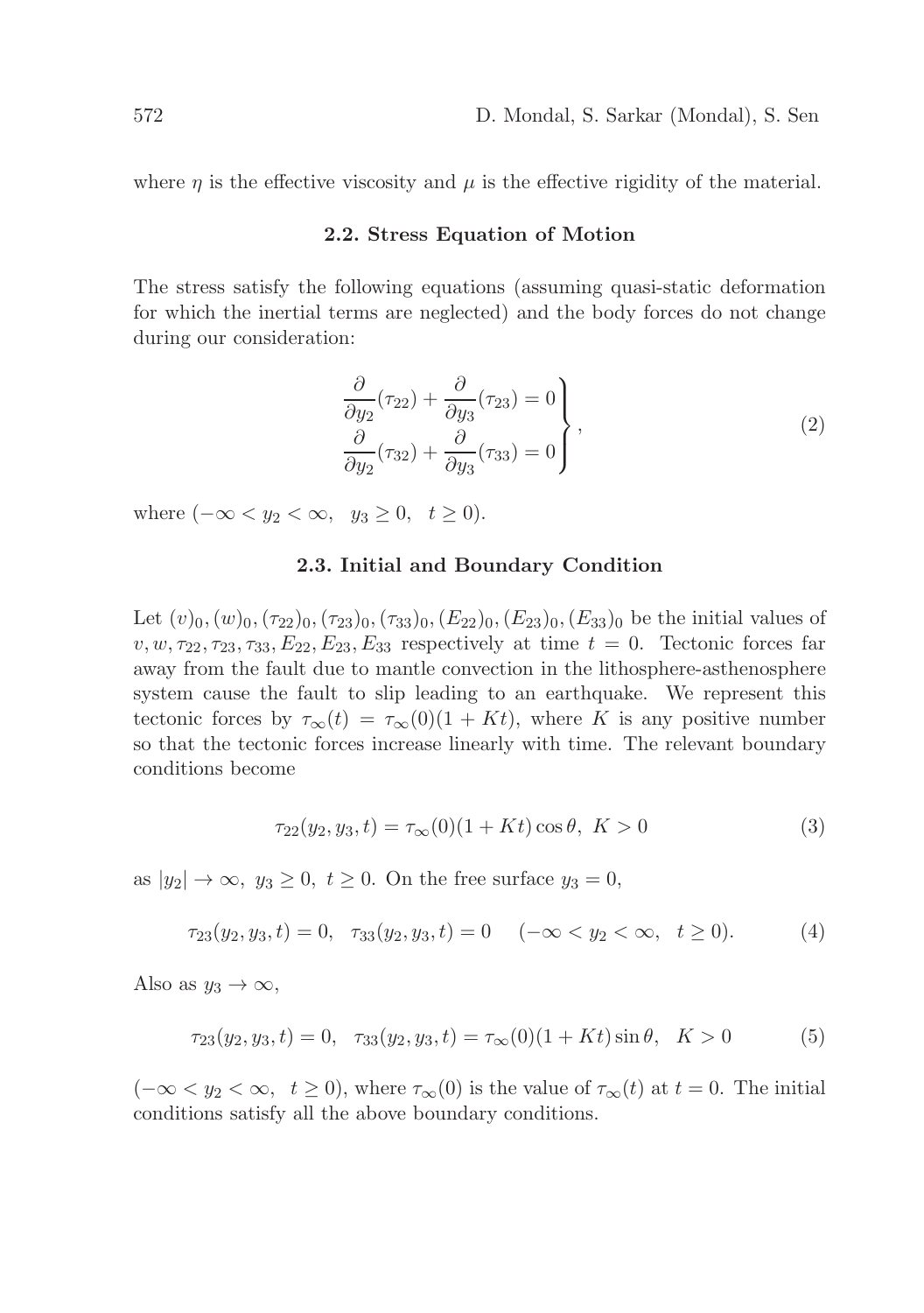## 3. Solution

Now differentiating partially 1st equation of (1) with respect to  $y_2$  and 3rd equation of (1) with respect to  $y_3$ , adding them and using 1st equation of (2), we arrive at 1st equation of (6). Similar other equation is given in 2nd equation of  $(6)$ . Thus,

$$
\nabla^2 V(y_2, y_3, t) = 0, \text{ where } V = v - (v)_0 e^{-\frac{\mu t}{2\eta}} \Bigg\}.
$$
  

$$
\nabla^2 W(y_2, y_3, t) = 0, \text{ where } W = w - (w)_0 e^{-\frac{\mu t}{2\eta}}.
$$
 (6)

#### 3.1. Solution Before any Fault Movement

The boundary value problem given by equations (1) to (6) can be solved by taking Laplace transformation with respect to time  $t$  of all the constitutive equations and the boundary conditions. On taking Laplace inverse transformation the solutions for displacement, stresses and strain are given below:

$$
v = v_0 e^{-\frac{\mu t}{2\eta}} + y_2 \frac{\tau_{\infty}(0)}{\mu} [(1 + Kt - \frac{1}{2}e^{-\frac{\mu t}{2\eta}} - \frac{K\eta}{\mu}(1 - e^{-\frac{\mu t}{2\eta}}))\cos\theta - \frac{1}{2}e^{-\frac{\mu t}{2\eta}}]
$$
  
\n
$$
w = w_0 e^{-\frac{\mu t}{2\eta}} + y_3 \frac{\tau_{\infty}(0)}{\mu} [(1 + Kt - \frac{1}{2}e^{-\frac{\mu t}{2\eta}} - \frac{K\eta}{\mu}(1 - e^{-\frac{\mu t}{2\eta}}))\sin\theta - \frac{1}{2}e^{-\frac{\mu t}{2\eta}}]
$$
  
\n
$$
\tau_{22} = (\tau_{22})_0 e^{-\frac{\mu t}{\eta}} + \tau_{\infty}(0)[(1 + Kt)\cos\theta - e^{-\frac{\mu t}{\eta}}]
$$
  
\n
$$
\tau_{33} = (\tau_{33})_0 e^{-\frac{\mu t}{\eta}} + \tau_{\infty}(0)[(1 + Kt)\sin\theta - e^{-\frac{\mu t}{\eta}}]
$$
  
\n
$$
E_{22} = (E_{22})_0 e^{-\frac{\mu t}{2\eta}} + \tau_{\infty}(0)[(1 + Kt - \frac{1}{2}e^{-\frac{\mu t}{2\eta}}]
$$
  
\n
$$
-\frac{K\eta}{\mu}(1 - e^{-\frac{\mu t}{2\eta}}))\cos\theta - \frac{1}{2}e^{-\frac{\mu t}{2\eta}}]
$$
  
\n
$$
E_{23} = (E_{23})e^{-\frac{\mu t}{2\eta}}
$$
  
\n
$$
E_{33} = (E_{33})_0 e^{-\frac{\mu t}{2\eta}} + \tau_{\infty}(0)[(1 + Kt - \frac{1}{2}e^{-\frac{\mu t}{2\eta}} - \frac{K\eta}{\mu}(1 - e^{-\frac{\mu t}{2\eta}}))\sin\theta - \frac{1}{2}e^{-\frac{\mu t}{2\eta}}]
$$

The above solution shows that  $\tau_{22}$  increases with time and  $\tau_{22} \to \tau_{\infty}(t) \cos \theta$ as  $t \to \infty$  while  $\tau_{23} \to 0$  but  $\tau_{33} \to \tau_{\infty}(t) \sin \theta$ , where  $\tau_{\infty}(t) = \tau_{\infty}(0)(1 + Kt)$ .

We assume that the geological conditions as well as the characteristic of the fault is such that when the stress component  $\tau_{23}$  across the fault reaches some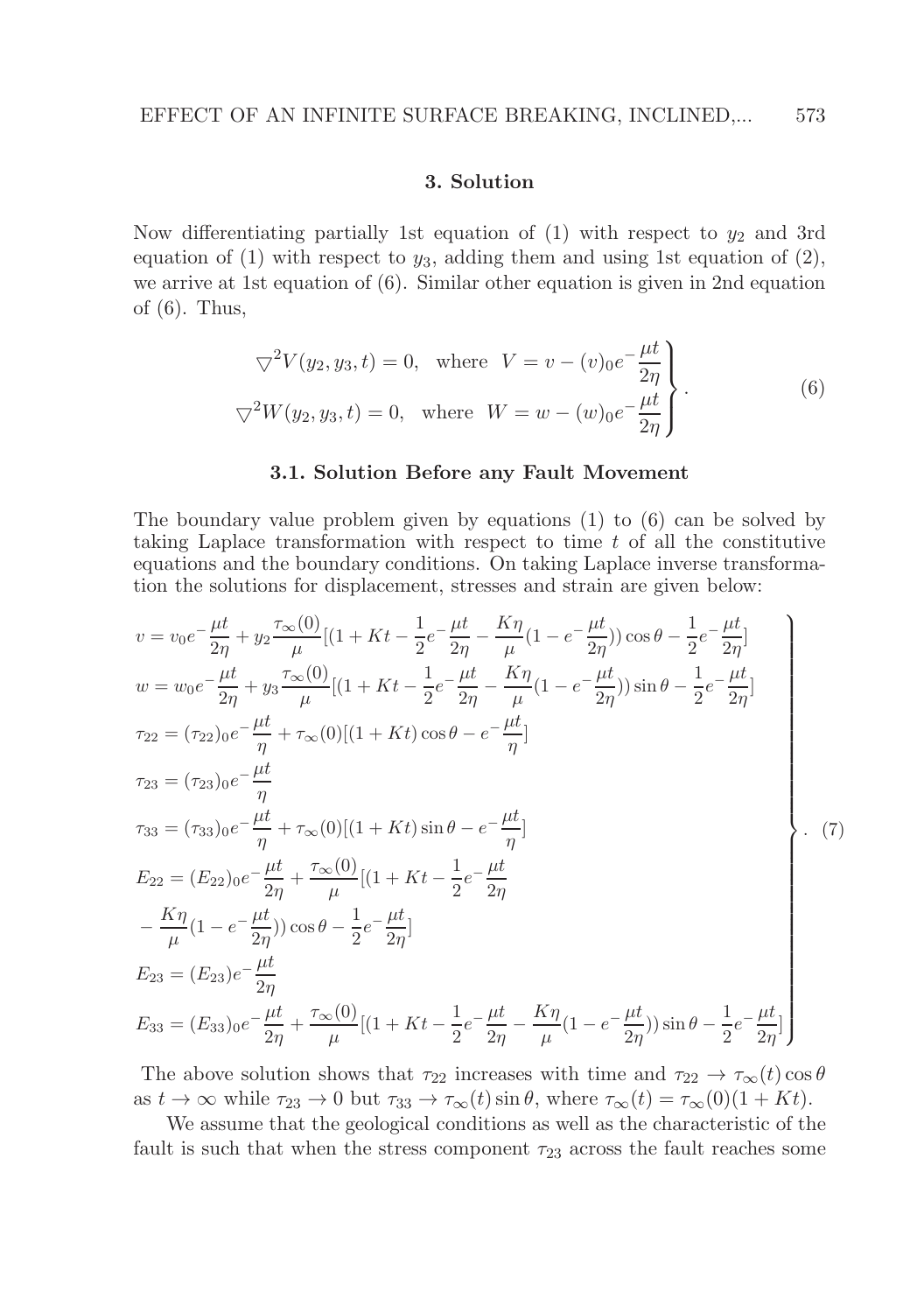critical value  $\tau_c$ ,  $\tau_c < \tau_\infty(t) \cos \theta$ , the fault F starts slip. For bounded stresses and strains the dislocation function  $f(\xi_3')$  say, should satisfy the conditions as discussed in [10]: (i) its value will be maximum on the free surface. (ii) the magnitude of the dislocation will decrease with  $y'_3$  as we move downwards and ultimately tends to zero near the lower edge of the fault  $y'_2 = 0$ ,  $y'_3 = D$ .

## 3.2. Solution after any Fault Movement

We assume that after time  $T = 75$  years the stress component  $\tau_{23}$ , which is the main driving force for the dip-slip motion of the fault, exceeds the critical value  $\tau_c = 250$  bar and the fault starts to slip. An additional condition characterizing the dislocation of  $w$  due to the sudden movement is written in equation  $(8)$ :

$$
[w]_F = Uf(y_3')H(t_1), \quad [w]_F = \lim_{y_2' \to 0^+} w - \lim_{y_2' \to 0^-} w,\tag{8}
$$

where  $(y'_2 = 0, 0 \le y'_3 \le D)$ . Here  $H(t_1)$  is the Heaviside function, U is the slip magnitude and  $[w]_F$  is the discontinuity of w across F. Taking Laplace Transform of (8) w.r.t. time t, we get  $\overline{[w]_F} = \frac{U}{p} f(y_3')$ . The fault slips across F after time T=75 years. It is to be noted that  $[w]_F = 0$  for  $t_1 \leq 0$ , where  $t_1 = t - T$ . The fault F is located in the region  $(y'_2 = 0, 0 \le y'_3 \le D)$ . We note that v is continuous even after the fault slip so that  $v = 0$ , while w satisfies the dislocation condition given in equation (8). The modified boundary value problem is stated below:

$$
\nabla^2 \overline{W} = 0, \text{ where } \overline{W} = \overline{w} - \frac{(w)_0}{p + \frac{\mu}{2\eta}}, \tag{9}
$$

where  $\overline{w}$  is the L.T. of w with modified boundary conditions

$$
\frac{1}{722}(y_2, y_3, p) \to 0 \text{ as } |y_2| \to \infty, y_3 \ge 0
$$
  
\n
$$
\frac{1}{723}(y_2, y_3, p) \to 0 \text{ as } y_3 \to \infty, (-\infty < y_2 < \infty)
$$
  
\n
$$
\frac{1}{733}(y_2, y_3, p) \to 0 \text{ as } y_3 \to \infty, (-\infty < y_2 < \infty)
$$
\n(10)

and all other boundary conditions are same as stated in the absence of any fault movement. We solve the above boundary value problem as shown in Appendix. Then the solution for displacements, stresses and strains after fault movement are written in following equation:

$$
w = \frac{U}{2\pi} \phi(y_2, y_3) H(t_1), \ \tau_{23} = \frac{U}{2\pi} \mu (1 + e^{-\frac{\mu t_1}{\eta}}) H(t_1) \phi_1(y_2, y_3)
$$
  
\n
$$
\tau_{22} = 0, \ \tau_{33} = \frac{U}{2\pi} \mu (1 + e^{-\frac{\mu t_1}{\eta}}) H(t_1) \phi_2(y_2, y_3)
$$
  
\n
$$
E_{22} = 0, \ E_{23} = \frac{U}{4\pi} H(t_1) \phi_1(y_2, y_3), \ E_{33} = \frac{U}{2\pi} H(t_1) \phi_2(y_2, y_3).
$$
\n(11)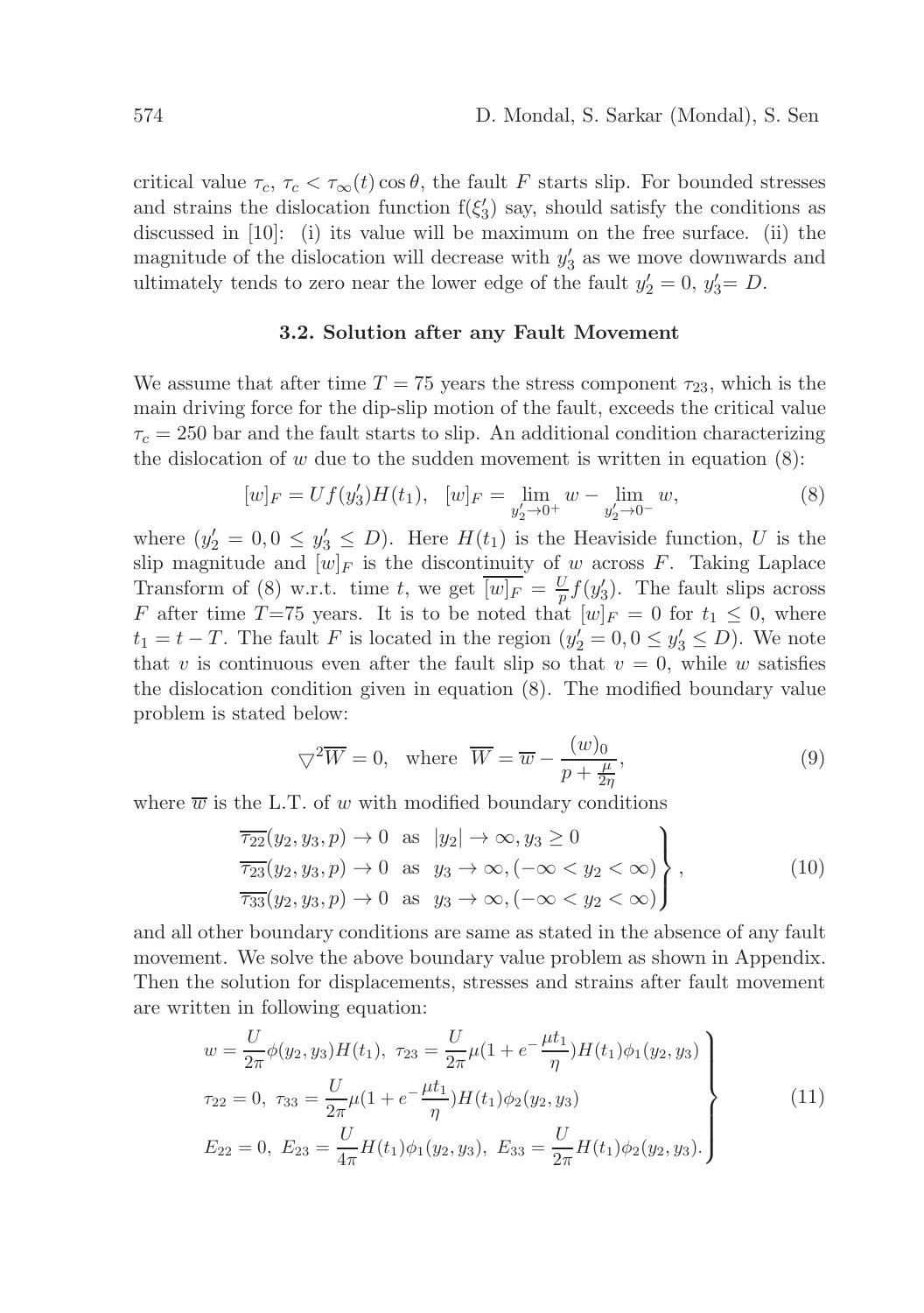$H(t_1)$  is the Heaviside step function which gives the displacement at any point  $Q(y_2, y_3)$  and  $\phi(y_2, y_3), \phi_1(y_2, y_3), \phi_2(y_2, y_3)$  are given in Appendix. We try to find the solutions in the following form:

 $v = (v)_{absence}$  of fault movement  $+(v)_{after}$  fault movement  $w = (w)_{absence}$  of fault movement  $+(w)_{after}$  fault movement  $\tau_{22} = (\tau_{22})_{absence}$  of fault movement  $+(\tau_{22})_{after}$  fault movement  $\tau_{23} = (\tau_{23})_{absence}$  of fault movement  $+(\tau_{23})_{after}$  fault movement  $\tau_{33} = (\tau_{33})_{ab\text{gence of fault movement}} + (\tau_{33})_{after}$  fault movement  $E_{22} = (E_{22})_{absence}$  of fault movement  $+(E_{22})_{after}$  fault movement  $E_{23} = (E_{23})_{ab\text{gence of fault movement}} + (E_{23})_{after}$  fault movement  $E_{33} = (E_{33})_{ab \text{gence of fault movement}} + (E_{33})_{after}$  fault movement. So the final solutions are given by the following equation:

$$
v = v_0 e^{-\frac{\mu t}{2\eta}} + y_2 \frac{\tau_{\infty}(0)}{\mu} [(1 + Kt - \frac{1}{2}e^{-\frac{\mu t}{2\eta}} - \frac{K\eta}{\mu}(1 - e^{-\frac{\mu t}{2\eta}}))\cos\theta - \frac{1}{2}e^{-\frac{\mu t}{2\eta}}]
$$
  
\n
$$
w = w_0 e^{-\frac{\mu t}{2\eta}} + y_3 \frac{\tau_{\infty}(0)}{\mu} [(1 + Kt - \frac{1}{2}e^{-\frac{\mu t}{2\eta}} - \frac{K\eta}{\mu}(1 - e^{-\frac{\mu t}{2\eta}}))\sin\theta - \frac{1}{2}e^{-\frac{\mu t}{2\eta}}]
$$
  
\n
$$
+ \frac{U}{2\pi}\phi(y_2, y_3)H(t_1)
$$
  
\n
$$
\tau_{22} = (\tau_{22})_0 e^{-\frac{\mu t}{\eta}} + \tau_{\infty}(0)[(1 + Kt)\cos\theta - e^{-\frac{\mu t}{\eta}}]
$$
  
\n
$$
\tau_{23} = (\tau_{33})_0 e^{-\frac{\mu t}{\eta}} + \frac{U}{2\pi}\mu(1 + e^{-\frac{\mu t_1}{\eta}})H(t_1)\phi_1(y_2, y_3)
$$
  
\n
$$
\tau_{33} = (\tau_{33})_0 e^{-\frac{\mu t}{\eta}} + \tau_{\infty}(0)(1 + Kt)\sin\theta - e^{-\frac{\mu t}{\eta}}]
$$
  
\n
$$
+ \frac{U}{2\pi}\mu(1 + e^{-\frac{\mu t_1}{\eta}})H(t_1)\phi_2(y_2, y_3)
$$
  
\n
$$
E_{22} = (E_{22})_0 e^{-\frac{\mu t}{2\eta}}
$$
  
\n
$$
+ \frac{\tau_{\infty}(0)}{\mu}[(1 + Kt - \frac{1}{2}e^{-\frac{\mu t}{2\eta}} - \frac{K\eta}{\mu}(1 - e^{-\frac{\mu t}{2\eta}}))\cos\theta - \frac{1}{2}e^{-\frac{\mu t}{2\eta}}]
$$
  
\n
$$
E_{23} = (E_{23})_0 e^{-\frac{\mu t}{2\eta}} + \frac{U}{4\pi}H(t_1)\phi_1(y_2, y_3)
$$
  
\n
$$
E_{33} = (E
$$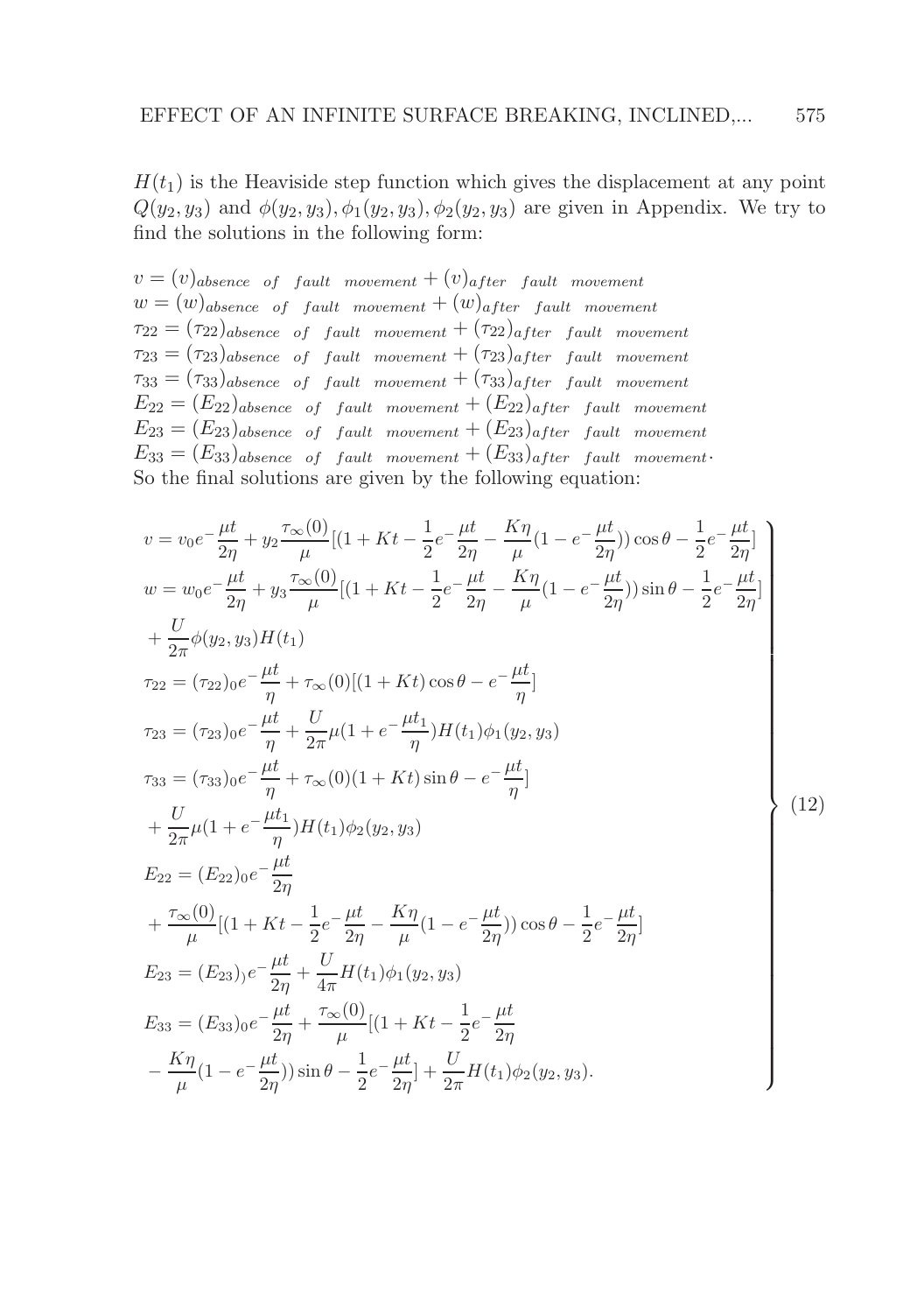## 4. Numerical Computation

Following Cathles [4], Aki and Richards [1] and the recent studies on rheological behaviour of the crust and upper mantle by Chift et al. [3], the value of the model parameters are taken as follows:

 $\mu = 3 \times 10^{10} N/m^2$ (Pascals),  $\eta = 3 \times 10^{19} Pa$ : s,  $\tau_{\infty}(0) = 30 \times 10^5 N/m^2$ ,  $\tau_{\infty}(t) = \tau_{\infty}(0)(1 + Kt)$ ,  $K = 10^{-}9$ , D=Width of the fault F=10 km =10  $\times$  10<sup>3</sup> meter,  $(\tau_{22})_0 = 30 \times 10^5 N/m^2$  (Pascals),  $(\tau_{23})_0 = 30 \times 10^5 N/m^2$  (Pascals),  $(\tau_{33})_0 = 30 \times 10^5 N/m^2$  (Pascals),  $\tau_c = 250$  bar =  $2.5 \times 10^7 N/m^2$ (Pascals),  $\theta = \pi/6, \pi/4, \pi/3, \pi/2$ ,  $R=2$  meter,  $U=1.6$  meter, 3.7 meter, 5.6 meter.

We consider different dislocation function  $f(\zeta_3')$  in the following form suggested by Godara et al. [11]:

(i) Liner Slip Function (LSF):  $f(\zeta_3') = R(1-\frac{\zeta_3'}{D})$ ; (ii) Parabolic Slip Function (PSF):  $f(\zeta_3') = R(1-\frac{\zeta_3'^2}{D^2})$ ; (iii) Elliptic Slip Function (ESF):  $f(\zeta_3') = R(1-\frac{\zeta_3'^2}{D^2})^{\frac{1}{2}}$ , which are satisfied for all the conditions for bounded stresses and strains stated in 3.1. We have computed displacements, stresses and strains taking the above values of the parameter with new time origin  $t_1 = t - T$ , where  $T = 75$  years (say) using MATLAB.

Fig-2(a) shows the displacement component w against  $y_2$  for different slip function taking  $y_3 = 5$  km with average slip magnitude 3.7 meter and a fixed inclination  $\theta = \pi/3$  just immediately after the fault movement. From this figure it is clear that the displacement is maximum for ESF and minimum for LSF and as we move far away from the fault, the displacement tends to zero. From Fig-2(b) we have found that with the value of  $y_2 = 5$  km, slip magnitude  $U = 3.7$ meter for the ESF, displacement is found to be maximum on the free surface  $y_3 = 0$  and it sharply decreases and then gradually  $\rightarrow 0$  with the increasing value of depth. This rate of decrease of displacement is higher when the fault is inclined at an angle  $\theta = \pi/6$  and this displacement falls off rapidly with the increase of inclination of the fault and finally tend to zero as  $y_3 \to \infty$  for all  $\theta$ .

It is observed that the slip is small for earthquake of smaller magnitude and this slip is higher for earthquake of higher magnitude.

Fig-3(a) shows the variation of displacement w with  $y_2$  for different slip magnitude. It is found that for  $y_3 = 5$  km with fixed dip angle and ESF, the displacement is maximum for maximum slip magnitude (5.6 meters) and it is symmetric about  $y_2 \approx 0$ . Shear stress  $\tau_{23}$  with  $y_2$  has been shown in Fig-3(b) for various inclinations taking  $y_3 = 0$  with average slip magnitude and ESF. This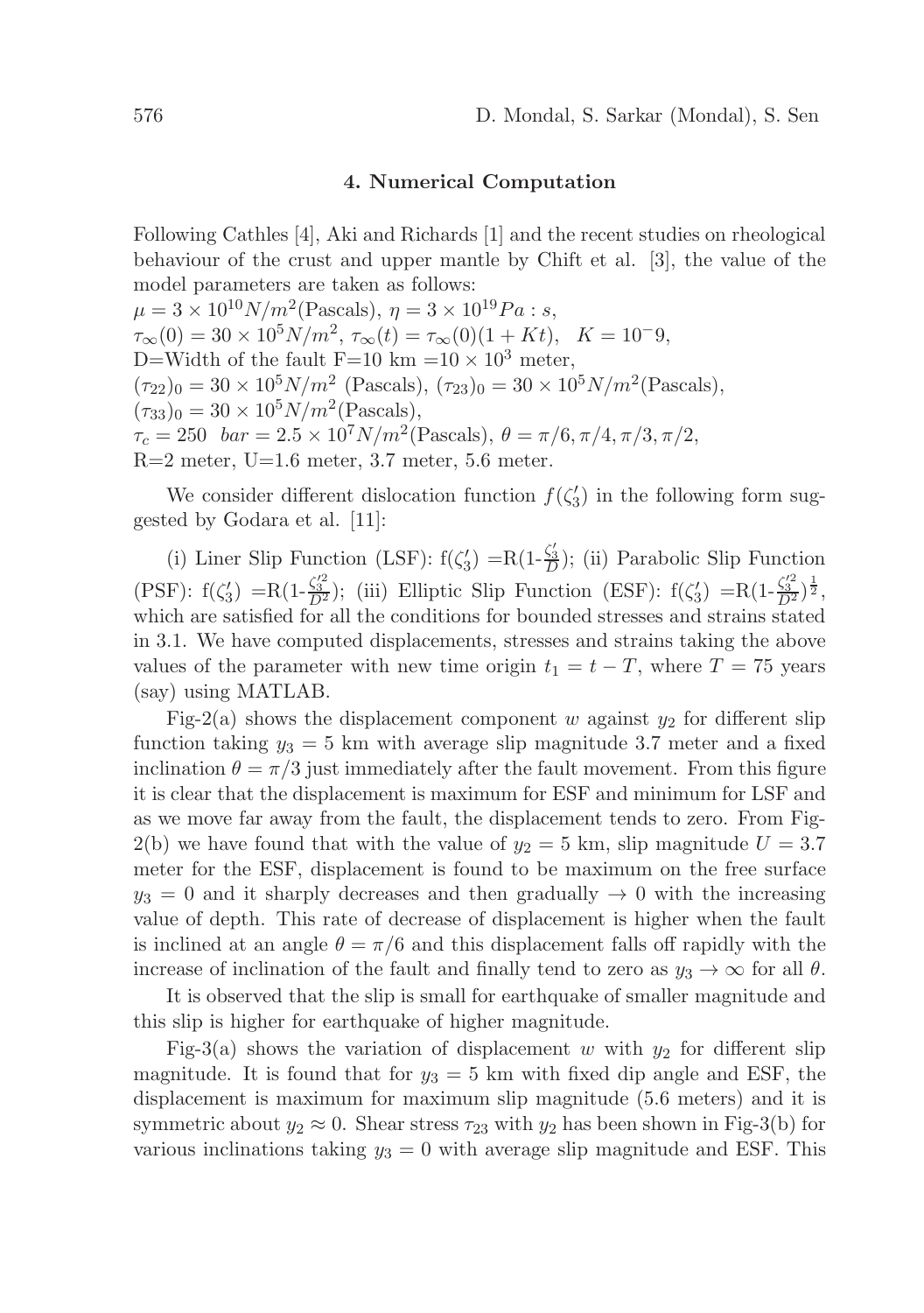

Figure 2: (a): Displacement w against  $y_2$  for different slip function. (b): Displacement w against  $y_3$  for various inclination.



Figure 3: (a): Displacement w with  $y_2$  for different slip magnitude. (b): Stress $\tau_{23}$  with  $y_2$  for various dip angle.

shows that when  $|y_2| \to \infty$  this stress approaches to zero and finally vanishes. Each stress curve has a branch cut which reflects the discontinuity in stress near the fault.

For fixed dip angle  $\theta = \pi/3$  and  $y_2 = 5$  km, shear stress  $\tau_{23}$  is plotted against  $y_3$  for different slip function in Fig-4(a). The accumulation of stress  $\tau_{23}$ is maximum near  $y_3 = 5$  km and this maximum value is attained quite rapidly for ESF and comparatively slow for LSF. All the stresses are found to tend to zero as  $y_3 \to \infty$  from free surface.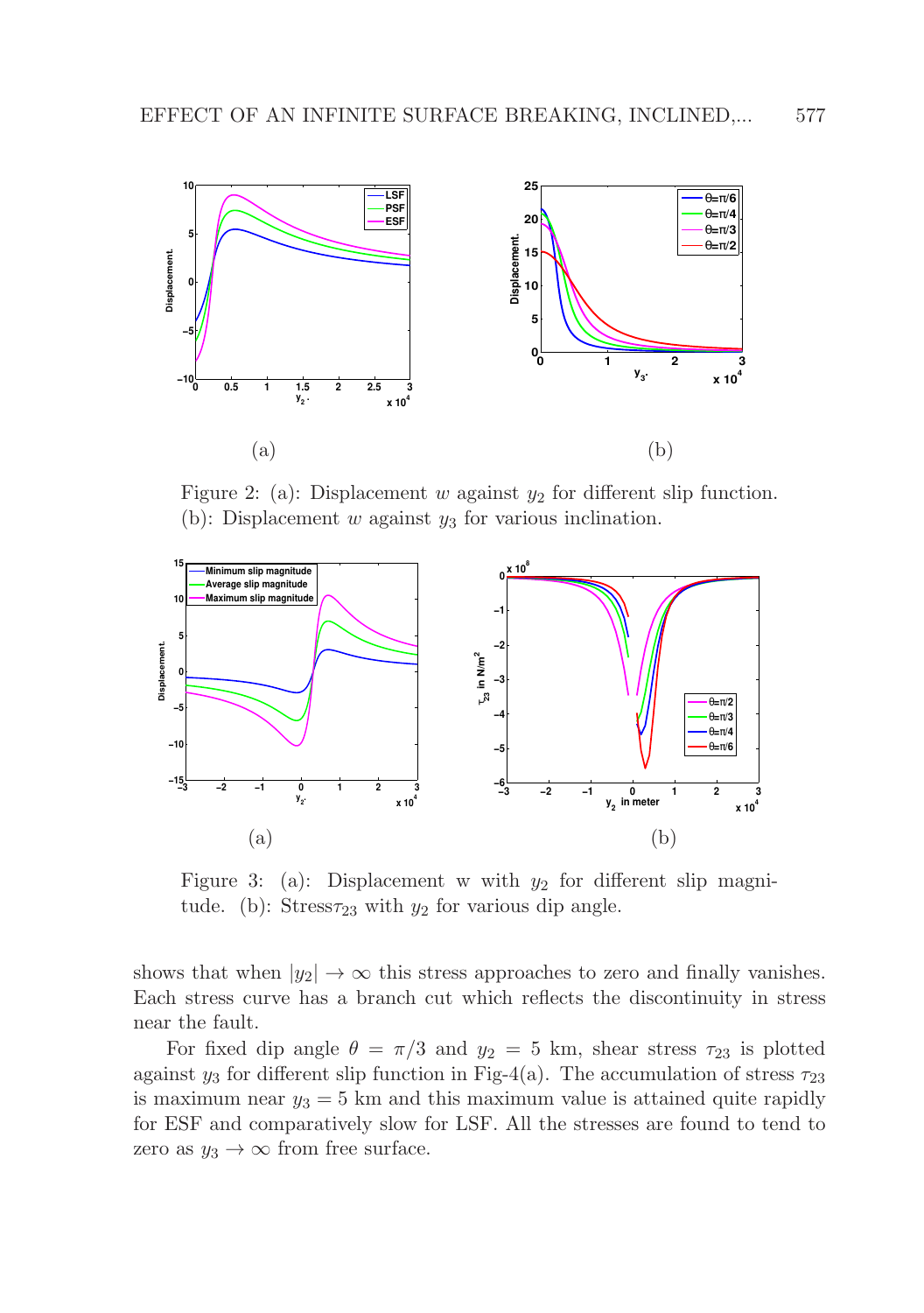

Figure 4: (a): Stress $\tau_{23}$  with  $y_3$  for various slip function. (b): Stress  $\tau_{33}$  with  $y_2$  for various  $y_3$ .



Figure 5: (a): Stress  $\tau_{33}$  with  $y_3$  for various  $y_2$ . (b): Strain  $E_{23}$  with  $y_2$ .

Fig-4(b) shows normal stress for a fixed inclination with  $y_2$  for various  $y_3$ , taking parabolic slip function and average slip magnitude. We have found that for  $y_3 = 1$  km, the normal stress  $\tau_{33}$  increases sharply up to certain value after that it decreases rapidly and  $\rightarrow 0$  as expected. For  $y_3 = 3$  km, there is gradual increase of stress and then it decreases. For  $y_3 = 1$  km, the rate of decrease of stress is higher than the other values of  $y_3$ .

In Fig-5(a), this normal stress is plotted against  $y_3$  for different  $y_2$ . Here normal stress suddenly increases near the fault for  $y_2 = 1$  km, but maximum stress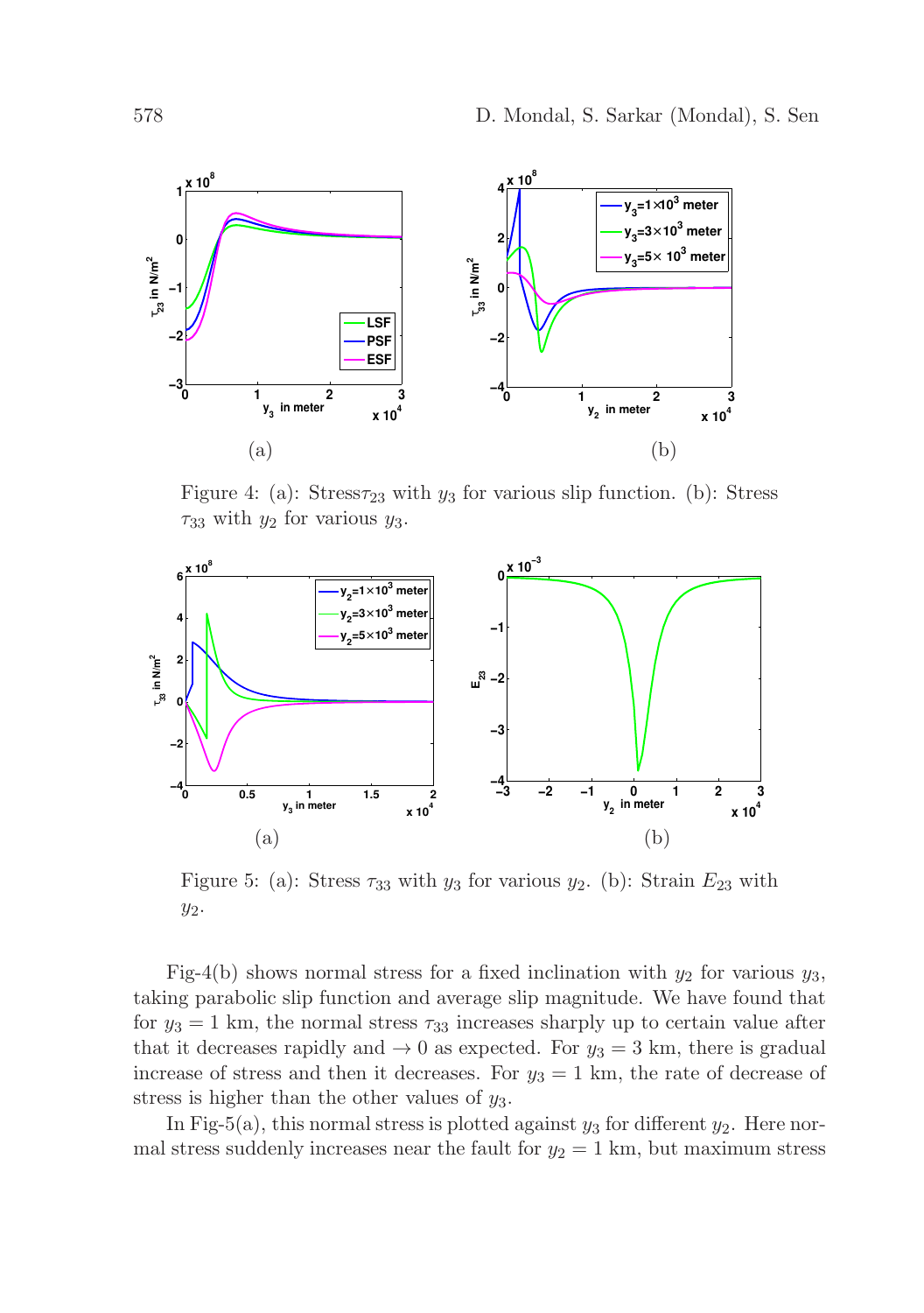

Figure 6: (a): Strain  $E_{33}$  with  $y_2$ . (b): Strain  $E_{33}$  with  $y_3$ .

occurs when  $y_2 = 3$  km, little bit away from the fault, it is about  $4.2 \times 10^8 N/m^2$ . For  $y_2 = 5$  km, stress is negative everywhere and finally it tends to zero. Fig-5(b) shows the shear strain  $(E_{23})$  release with  $y_2$ , taking  $y_3 = 1$  km, and  $\theta = \pi/3$ with average slip magnitude and elliptic type slip function. It shows that the release of shear strain near the free surface is maximum near the fault  $y_2 = 0$ and this effect gradually falls off as we move far away from the trace of the fault. This shear strain release is negative everywhere because after fault movement stress is releasing so corresponding strain also releases and hence it is negative everywhere. We have also observed that for  $y_3 = 0$  this strain has a branch cut about  $y_2 = 0$  as expected.

Fig-6(a) shows the normal strain  $E_{33}$  with  $y_2$  taking  $y_3 = 5$  km,  $\theta = \pi/3$ , slip magnitude of 1.5 meter but slip function of parabolic type. There is a strain accumulation near the fault  $y_2 \approx 0$ . This accumulation decreases sharply for  $0 < y_2 < 0.5$  km, i.e. there is release of strain for  $y_2 > 0$  and it approaches to zero for  $y_2 \to \infty$ . In Fig- 6(b), same normal strain has been plotted against  $y_3$ taking  $y_2 = 5$  km,  $\theta = \pi/6$  and  $U = 3.7$  meter but slip function is elliptic type. The pattern of strain is almost same as in Fig- $6(a)$  but for present case strain release is more sharper and it tends to zero very rapidly within shallow depth.

#### 5. Conclusions

The contribution of the previous study [8] suggest that the Rheological properties of standard linear solid (SLS) may be a suitable representation of the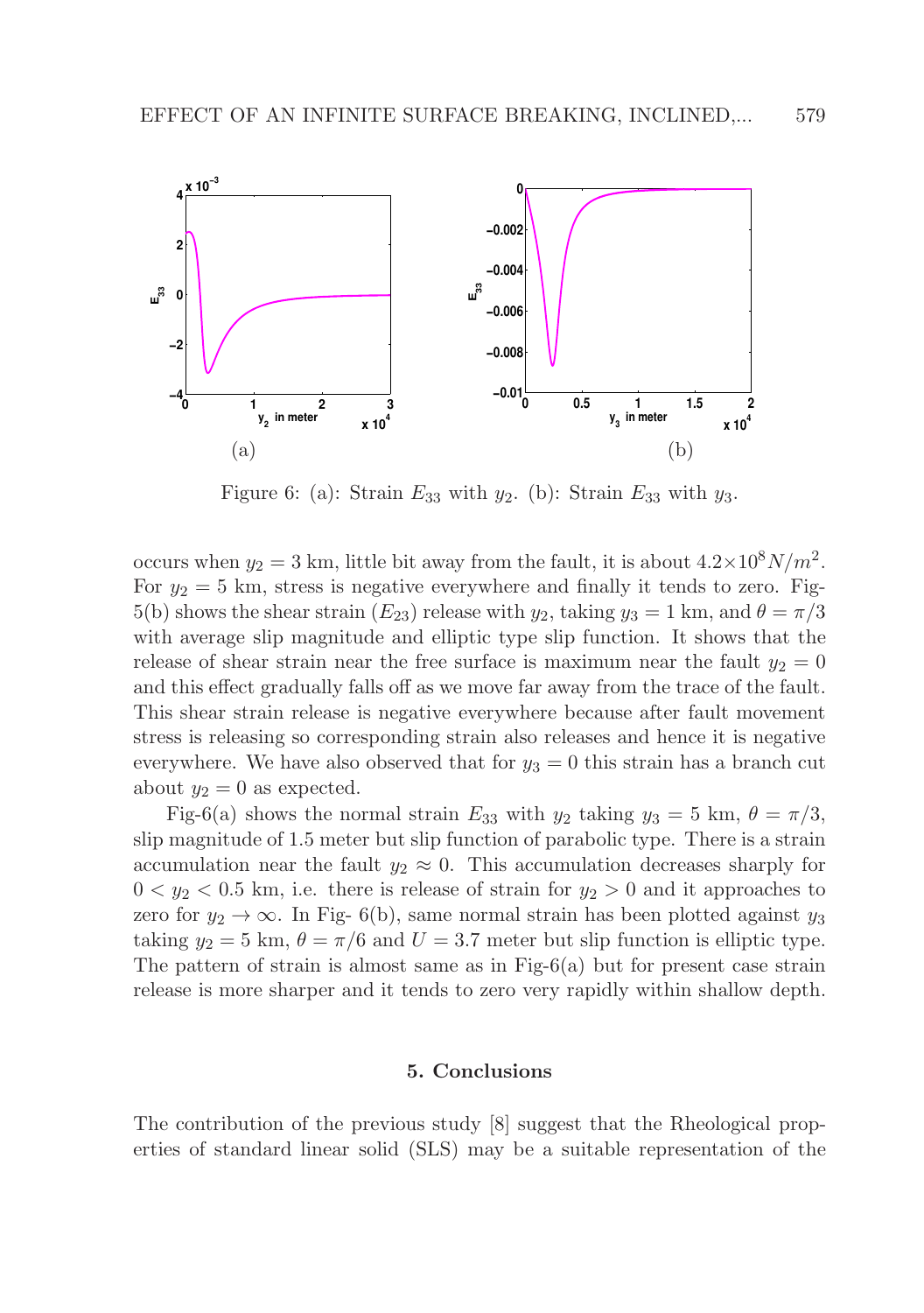lithosphere-asthenosphere system. So we derived analytical solutions for displacement, stress and strain due to fault movement across an inclined, infinite, Dip-slip fault situated in a visco-elastic half space of Maxwell and Kelvin-Voigt type material. From the above numerical computation, it is found that these displacement, stresses and strains depend on various inclinations and slip magnitude of the fault. Also the stress accumulation / release near the fault varies not only due to dip angle and slip magnitude but also on slip functions and visco-elastic material in the lithosphere-asthenosphere system. The values of the model parameters play an important role in determining the displacement, stress and strain. The movement of fault causes stress accumulation/release near the fault which essentially depend on different positions of point on the fault for fixed width.

## 6. Appendix

Taking the Laplace transform of all constitutive equations and boundary conditions, one can obtain

$$
\overline{\tau_{22}} = \frac{\eta(\tau_{22})_0}{\mu(1 + \frac{\eta p}{\mu})} + \frac{(\mu + 2\eta p)\frac{\partial \overline{v}}{\partial y_2}}{1 + \frac{\eta p}{\mu}} - \frac{2\eta(\frac{\partial v}{\partial y_2})_0}{1 + \frac{\eta p}{\mu}}
$$
(13)

and similar other equation for  $\overline{\tau_{23}}$  and  $\overline{\tau_{33}}$ .

Also we have the boundary condition in transform domain as:

$$
\overline{\tau_{22}}(y_2, y_3, t) = \tau_{\infty}(0) \left(\frac{1}{p} + \frac{K}{p^2}\right) \cos \theta \text{ as } |y_2| \to \infty
$$
\n
$$
\overline{\tau_{23}}(y_2, y_3, t) = 0 \text{ as } y_3 \to \infty,
$$
\n
$$
\overline{\tau_{33}}(y_2, y_3, t) = \tau_{\infty}(0) \left(\frac{1}{p} + \frac{K}{p^2}\right) \sin \theta \text{ as } |y_2| \to \infty,
$$
\n
$$
(-\infty < y_2 < \infty, t \ge 0), (y_3 \ge 0, t \ge 0), K > 0
$$
\n(14)

Here  $\tau_{\infty}(0)$  is the value of  $\tau_{\infty}(t)$  at  $t=0$ , where  $\overline{\tau_{22}} = \int_0^{\infty} \tau_{22} e^{-pt} dt$ , p being Laplace transform variable.

We have equation  $(6)$ , in transform domain it can be written as,

$$
\nabla^2 \overline{V} = 0
$$
, where  $\overline{V} = \overline{v} - \frac{v_0}{p + \frac{\mu}{2\eta}}$ ,  $\nabla^2 \overline{W} = 0$ , where  $\overline{W} = \overline{w} - \frac{w_0}{p + \frac{\mu}{2\eta}}$ .

We solve the governing Laplace equation with the boundary conditions (3)- (5) and (10).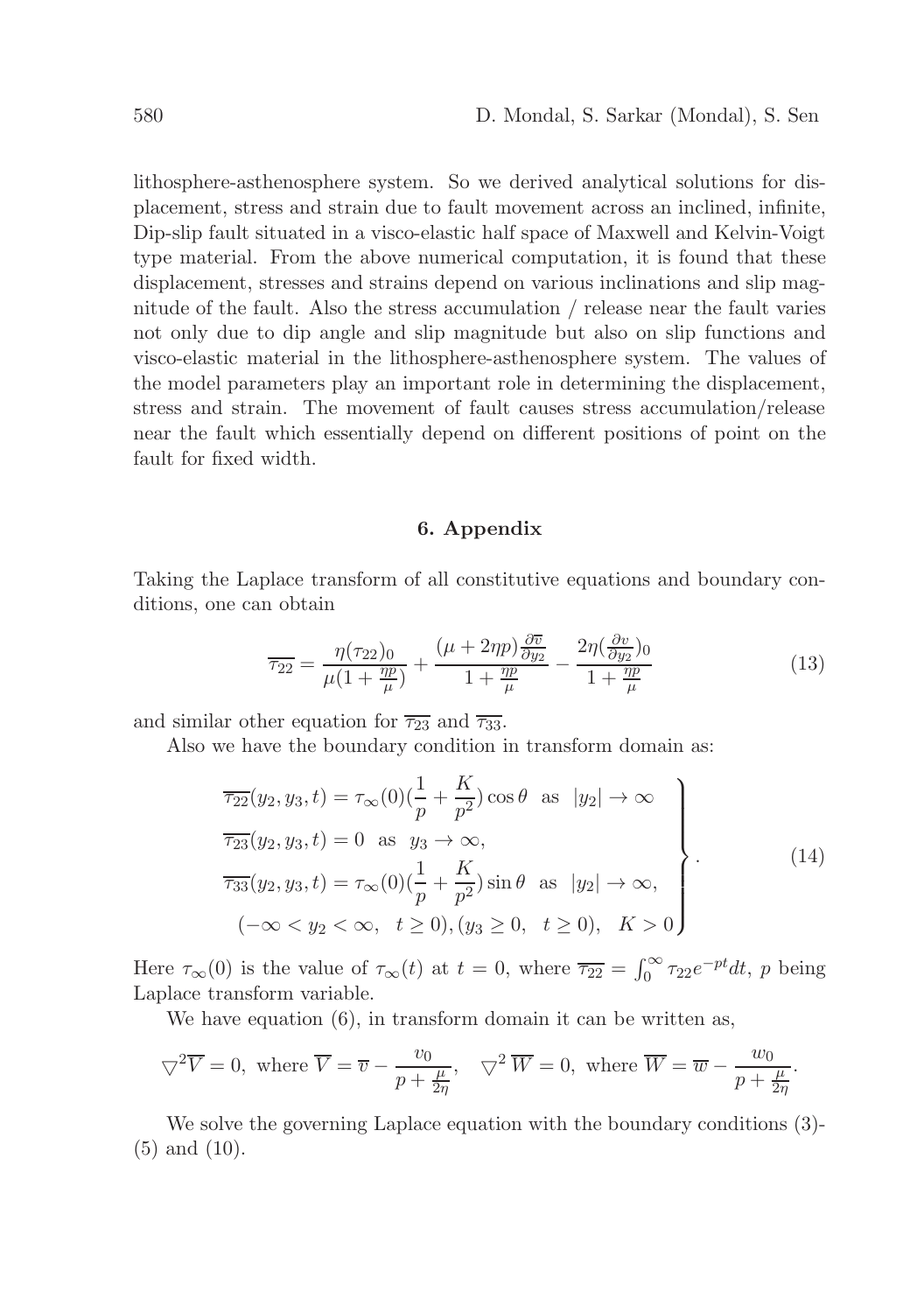To solve the boundary value problem, one might guess that  $\overline{v}$ ,  $\overline{w}$  have the form  $\overline{v}(y_2, y_3) = \frac{v_0}{p + \frac{\mu}{2\eta}} + Ay_2 + By_3$  and  $\overline{w}(y_2, y_3) = \frac{w_0}{p + \frac{\mu}{2\eta}} + Cy_2 + Dy_3$ . Using the initial and boundary conditions and taking inverse Laplace transform, the solution of displacement, stress and strain before any fault movement is given by the equation (7). After the fault movement, an additional uniform dislocation condition which characterizes the sudden movement across  $F$  is given by equation (8). Taking L.T. of (8), we get

$$
\overline{[w]} = \frac{U}{s} f(y_3').
$$
\n(15)

All the basic equations and initial conditions are same as before for the post movement period. The modified boundary conditions are given in equation (10). We solved the above boundary value problem by modified Green's function method developed by Maruyama [12], [13] and Rybicki [16], [17] and correspondence principle. Let  $Q(y_2, y_3)$  be any point in the medium and  $P(\zeta_2, \zeta_3)$ be any point on the fault  $F$ , then we have

$$
\overline{w}(Q) = \int_{F} \overline{w}(P)G(P,Q),\tag{16}
$$

where  $G(P,Q) = G_{32}^3(P,Q)d\zeta_3 - G_{33}^3(P,Q)d\zeta_2$ and  $G_{32}^3(P,Q), G_{33}^3(P,Q)$  are  $G_{32}^3(P,Q) = \frac{1}{2\pi} \left[ \frac{y_2-\zeta_2}{L^2} + \frac{y_2-\zeta_2}{M^2} \right], G_{33}^3(P,Q) = \frac{1}{2\pi} \left[ \frac{y_3-\zeta_3}{L^2} - \frac{y_3+\zeta_3}{M^2} \right],$  $L^2 = (y_2 - \zeta_2)^2 + (y_3 - \zeta_3)^2$ ,  $M^2 = (y_2 - \zeta_2)^2 + (y_3 + \zeta_3)^2$ . Now  $(\zeta_2, \zeta_3)$  being a point on F,  $0 \le \zeta_2 \le D \cos \theta$ ,  $0 \le \zeta_3 \le D \sin \theta$  and  $\zeta_2 =$  $\zeta_3 \cot \theta$ . A change in the co-ordinate axis from  $(\zeta_2, \zeta_3)$  to  $(\zeta'_2, \zeta'_3)$  is connected by the relation:  $\zeta_2 = \zeta_2' \sin \theta + \zeta_3' \cos \theta$ ,  $\zeta_3 = -\zeta_2' \cos \theta + \zeta_3' \sin \theta$  so that  $\zeta_2' =$  $0, 0 \le \zeta'_3 \le D$  on F. Therefore  $d\zeta_2 = \cos \theta d\zeta'_3$ ,  $d\zeta_3 = \sin \theta d\zeta'_3$ . Thus,

$$
\overline{w}(Q) = \frac{U}{2\pi p} \int_0^D \left[ \frac{y_2 \sin \theta - y_3 \cos \theta}{L^2} + \frac{y_2 \sin \theta + y_3 \cos \theta}{M^2} \right] f(\zeta_3') d\zeta_3'.
$$

Taking the inverse Laplace transform, we get

$$
w(Q) = \frac{U}{2\pi} \phi(y_2, y_3) H(t_1), \tag{17}
$$

where  $\phi(y_2, y_3) = \int_0^D \left[ \frac{y_2 \sin \theta - y_3 \cos \theta}{L_2^2} + \frac{y_2 \sin \theta + y_3 \cos \theta}{M^2} \right] f(\zeta_3) d\zeta_3'$ and  $L^2$ ,  $M^2$  have the form  $\tilde{L}^2 = \zeta_3'^2 - 2\zeta_3'(\tilde{y}_2 \cos \theta + y_3 \sin \theta) + y_2^2 + y_3^2$ ,  $M^2 = \zeta_3^2 - 2\zeta_3'(y_2\cos\theta - y_3\sin\theta) + y_2^2 + y_3^2.$ 

It is to be noted that  $w = 0$  for  $t_1 = t - T \leq 0$ . From the equation (13), (17) and assuming displacement, stress and strain to be zero for  $t_1 = t - T < 0$ ,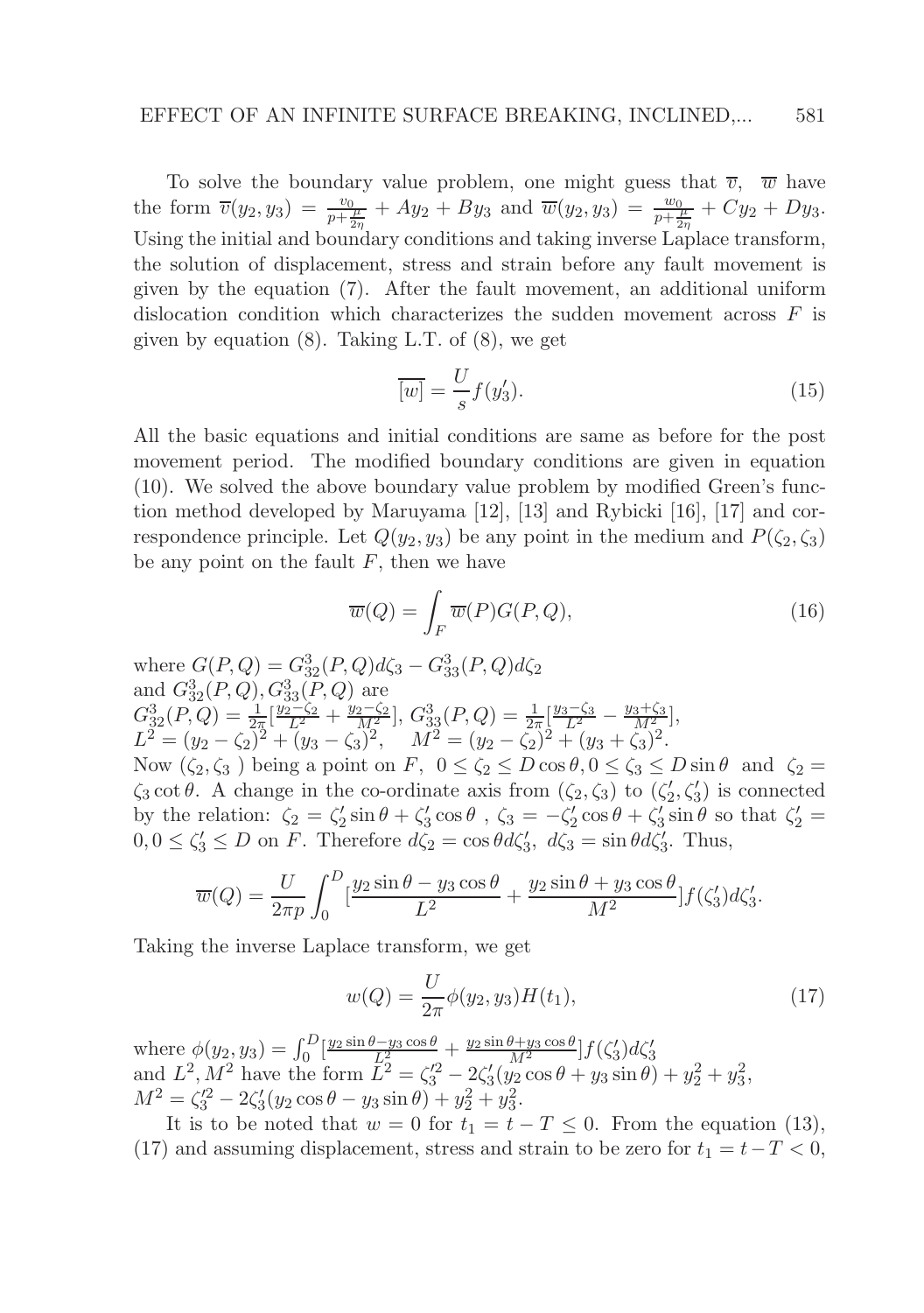we have  $\overline{\tau}_{22} = 0$ . We note that v is continuous even after the fault slip so that  $v = 0$  after fault movement. Taking inverse Laplace transform,  $\tau_{22} = 0$ . Similarly other equations are as follows:

$$
\tau_{23} = \frac{U}{2\pi} \mu H(t_1)(1 + e^{-\frac{\mu t_1}{\eta}}) \phi_1(y_2, y_3)
$$
\n
$$
E_{23} = \frac{U}{4\pi} \mu (1 + e^{-\frac{\mu t_1}{\eta}}) H(t_1) \phi_1(y_2, y_3), \text{ where } \phi_1(y_2, y_3) = \frac{\partial \phi}{\partial y_2}
$$
\n
$$
= \int_0^D \left[ \frac{\zeta_3'^2 \sin \theta - 2y_3(\zeta_3' - y_2 \cos \theta) - (y_2^2 - y_3^2) \sin \theta}{L^4} \right.
$$
\n
$$
+ \frac{\zeta_3'^2 \sin \theta + 2y_3(\zeta_3' - y_2 \cos \theta) - (y_2^2 - y_3^2) \sin \theta}{M^4} \Big] f(\zeta_3') d\zeta_3'.
$$
\n
$$
\tau_{33} = \frac{U}{2\pi} \mu H(t_1)(1 + e^{-\frac{\mu t_1}{\eta}}) \phi_2(y_2, y_3), \quad E_{22} = 0
$$
\n
$$
E_{33} = \frac{U}{2\pi} \mu (1 + e^{-\frac{\mu t_1}{\eta}}) H(t_1) \phi_2(y_2, y_3), \text{ where } \phi_2(y_2, y_3) = \frac{\partial \phi}{\partial y_3}
$$
\n
$$
= -\int_0^D \left[ \frac{\zeta_3'^2 \cos \theta - 2y_2(\zeta_3' - y_3 \sin \theta) + (y_2^2 - y_3^2) \cos \theta}{L^4} \right]
$$
\n
$$
- \frac{\zeta_3'^2 \cos \theta - 2y_2(\zeta_3' + y_3 \sin \theta) + (y_2^2 - y_3^2) \cos \theta}{M^4} \Big] f(\zeta_3') d\zeta_3'
$$
\n
$$
(18)
$$

## Acknowledgements

The author, Debabrata Mondal acknowledges the financial assistance received from RGNF, a research scheme under U.G.C., Government of India.

## References

- [1] K. Aki, P.G. Richards, *Quantitative Seismology: Theory and Methods*, W.H. Freeman, San Francisco (1980).
- [2] D.J. Andrews, Evaluation of static stress on a fault plain from a Green's function, *Bull. Seis. Soc. Am.*, 64 (1974), 1629-1633.
- [3] P. Chift, J. Lin, and U. Barckhausen, Evidence of low flexural rigidity and low viscosity lower continental crust during continental break-up in South China Sea, *Marine and Petroleum Geology*, 19 (2002), 951-970.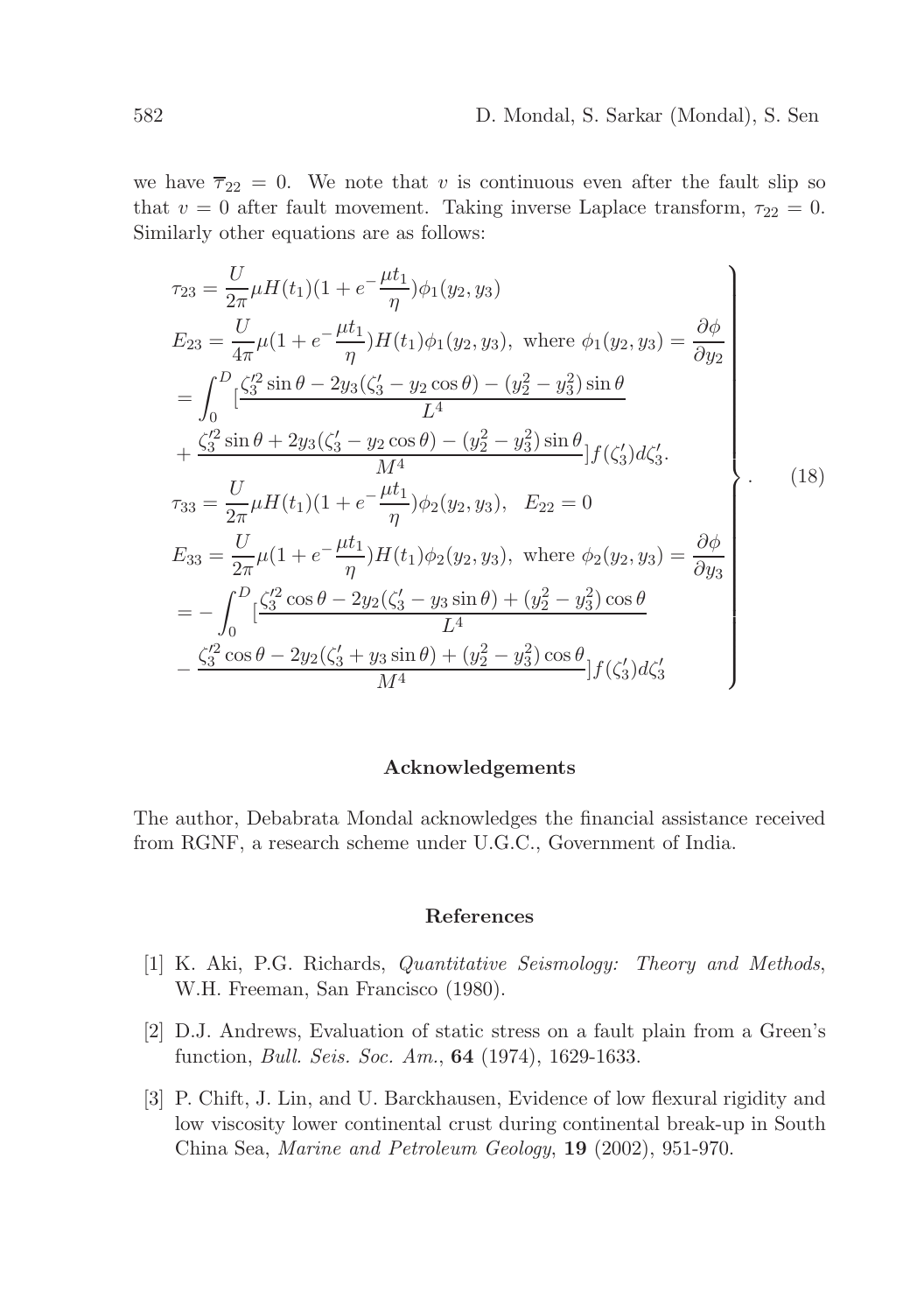- [4] L.M. Cathles, *The Viscosity of the Earth's Mantle*, Princeton University Press, Princeton, New Jersey (1975).
- [5] M.A. Chinnery, The deformation of the ground around surface faults, *Bull. Seis. Soc. Am.*, 51 (1961), 355-372.
- [6] S.C. Cohen, Post seismic viscoelastic surface deformations and stress 1. Theoretical considerations, displacements, and strains calculations, *J. Geophys. Res.*, 85, B6 (1980), 3131-3150.
- [7] S.K. Debnath, A buried vertical Long dip-slip fault in a Viscoelastic halfspace model of the lithosphere, *J. of Emerging Trends in Engineering and Appl. Sci. (JETEAS)*, 4, No 1 (2013), 7-15.
- [8] P. Debnath, S. Sen, Two neighbouring strike slip faults and their interaction, *IOSR J. of Appl. Geology and Geophysics*, 2, No 6.ver.-1 (2014), 44-56.
- [9] L.B. Freund, D.M. Barnett, A two-dimensional analysis of surface deformation due to dip-slip faulting, *Bull. Seis. Soc. Am.*, 66, No 3 (1976), 667-675.
- [10] U. Ghosh, A. Mukhopadhyay and S. Sen, On two interacting creeping vertical surface-breaking strike-slip faults in two-layered model of lithosphere, *Physics of the Earth and Planetary Interiors*, 70 (1992), 119-129.
- [11] Y. Godara, R.K. Sahrawat and M. Sing, Static elastic deformation in an orthotropic half space with rigid boundary model due to non uniform long strike slip fault, *J. Earth Syst. Sci.*, 126, No 97 (2017), 1-10.
- [12] T. Maruyama, Statical elastic dislocations in an infinite and semi-infinite medium, *Bull. Earthquake Res. Inst.*, 42 (1964), 289-368.
- [13] T. Maruyama, On two dimensional elastic dislocations in an infinite and semi-infinite medium, *Bull. Earthquake Res. Inst.*, 44, (1966), 811-871.
- [14] A. Mukhopadhyay, On stress accumulation and fault slip in lithosphere, *Indian J. of Meteorology, Hydrology and Geophysics (Mausam)*, 30 (1979), 353-358.
- [15] A. Mukhopadhyay, S. Sen and B.P. Paul, On stress accumulation in a viscoelastic lithosphere containing a continuously slipping fault, *Bull. Soc. Earthquake Techonology*, 17, No 1 (1980), 1-10.